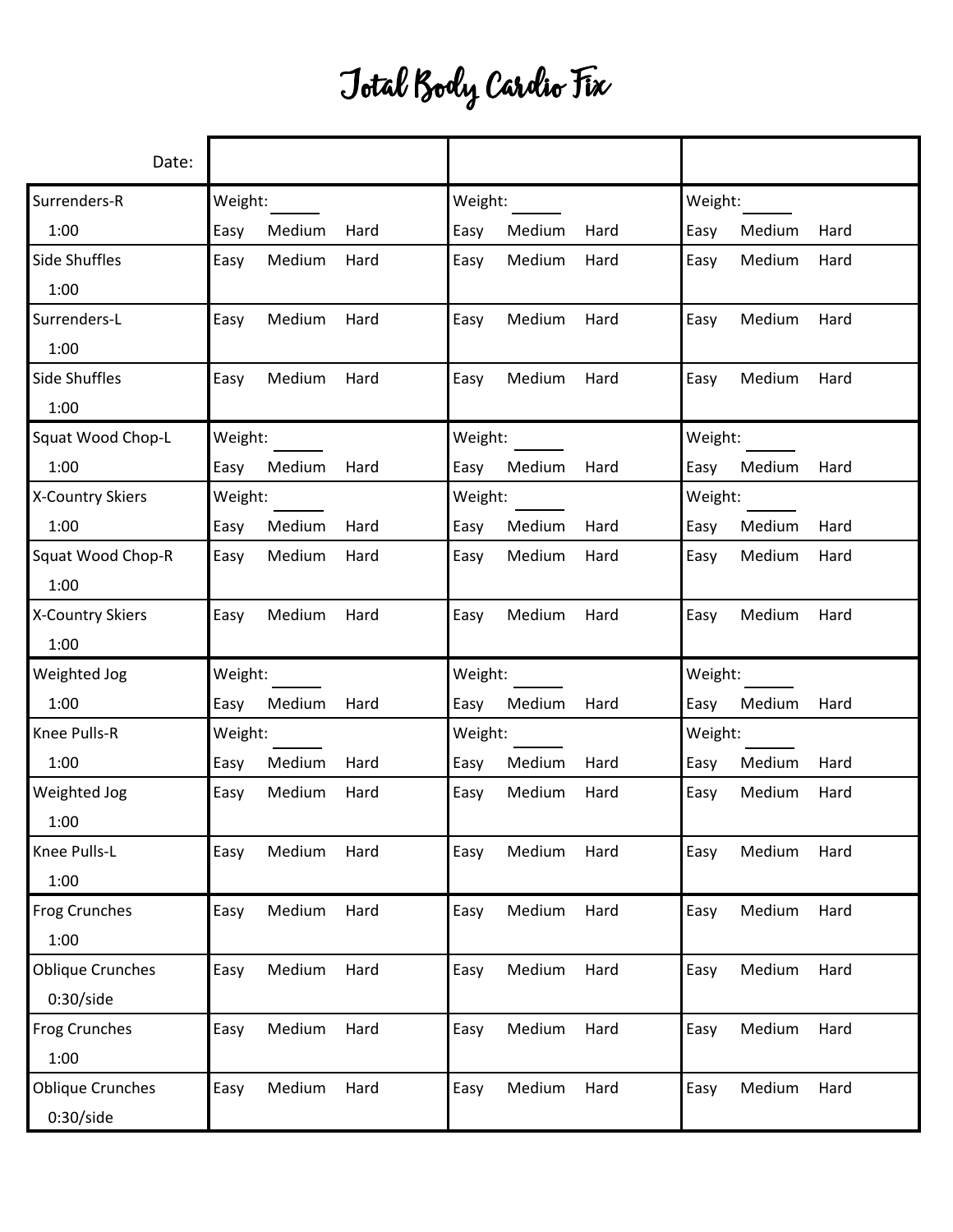## Upper Fix

| Date:                      |                        |                        |                        |  |  |  |
|----------------------------|------------------------|------------------------|------------------------|--|--|--|
| Bent-Over Row              | Weight:                | Weight:                | Weight:                |  |  |  |
| $1:00$ , Heavy             | Easy<br>Medium<br>Hard | Easy<br>Medium<br>Hard | Easy<br>Medium Hard    |  |  |  |
| <b>Transverse Twist</b>    | Weight:                | Weight:                | Weight:                |  |  |  |
| 1:00, Light                | Easy<br>Medium<br>Hard | Easy<br>Medium<br>Hard | Medium<br>Easy<br>Hard |  |  |  |
| Push-Up                    | Medium<br>Hard<br>Easy | Medium<br>Easy<br>Hard | Medium<br>Hard<br>Easy |  |  |  |
| 1:00                       |                        |                        |                        |  |  |  |
| <b>Forearm Plank</b>       | Medium<br>Hard<br>Easy | Easy<br>Medium<br>Hard | Easy<br>Medium<br>Hard |  |  |  |
| 1:00                       |                        |                        |                        |  |  |  |
| Curl to Press              | Weight:                | Weight:                | Weight:                |  |  |  |
| $1:00$ , Heavy             | Easy<br>Medium<br>Hard | Easy<br>Medium<br>Hard | Easy<br>Medium<br>Hard |  |  |  |
| <b>Bent-Over Row</b>       | Medium<br>Hard<br>Easy | Medium<br>Hard<br>Easy | Easy<br>Medium<br>Hard |  |  |  |
| $1:00$ , Heavy             |                        |                        |                        |  |  |  |
| <b>Transverse Twist</b>    | Medium<br>Hard<br>Easy | Easy<br>Medium<br>Hard | Easy<br>Medium<br>Hard |  |  |  |
| 1:00, Light                |                        |                        |                        |  |  |  |
| Push-Up                    | Medium<br>Hard<br>Easy | Medium<br>Hard<br>Easy | Easy<br>Medium<br>Hard |  |  |  |
| 1:00                       |                        |                        |                        |  |  |  |
| Forearm Plank              | Medium<br>Hard<br>Easy | Medium<br>Easy<br>Hard | Easy<br>Medium<br>Hard |  |  |  |
| 1:00                       |                        |                        |                        |  |  |  |
| Curl to Press              | Medium<br>Hard<br>Easy | Medium<br>Easy<br>Hard | Medium<br>Easy<br>Hard |  |  |  |
| $1:00$ , Heavy             |                        |                        |                        |  |  |  |
| Lat Pullovers              | Weight:                | Weight:                | Weight:                |  |  |  |
| $1:00$ , Heavy             | Easy<br>Medium<br>Hard | Easy<br>Medium<br>Hard | Easy<br>Medium<br>Hard |  |  |  |
| <b>Circle Crunches</b>     | Medium<br>Easy<br>Hard | Medium<br>Easy<br>Hard | Easy<br>Medium<br>Hard |  |  |  |
| 1:00                       |                        |                        |                        |  |  |  |
| <b>Chest Press</b>         | Weight:                | Weight:                | Weight:                |  |  |  |
| $1:00$ , Heavy             | Medium<br>Hard<br>Easy | Medium<br>Easy<br>Hard | Medium<br>Hard<br>Easy |  |  |  |
| <b>Scissor Twists</b>      | Medium<br>Hard<br>Easy | Medium<br>Hard<br>Easy | Medium<br>Hard<br>Easy |  |  |  |
| 1:00                       |                        |                        |                        |  |  |  |
| <b>Front Raises</b>        | Weight:                | Weight:                | Weight:                |  |  |  |
| $1:00$ , Light             | Medium<br>Hard<br>Easy | Medium<br>Easy<br>Hard | Easy<br>Medium<br>Hard |  |  |  |
| Lat Pullovers              | Hard<br>Medium<br>Easy | Medium<br>Hard<br>Easy | Hard<br>Medium<br>Easy |  |  |  |
| $1:00$ , Heavy             |                        |                        |                        |  |  |  |
| <b>Circle Crunches</b>     | Medium<br>Easy<br>Hard | Medium<br>Easy<br>Hard | Easy<br>Medium<br>Hard |  |  |  |
| 1:00<br><b>Chest Press</b> | Medium<br>Hard         | Medium<br>Hard<br>Easy | Medium<br>Hard         |  |  |  |
| $1:00$ , Heavy             | Easy                   |                        | Easy                   |  |  |  |
| <b>Scissor Twists</b>      | Medium<br>Hard<br>Easy | Medium<br>Hard<br>Easy | Medium<br>Hard<br>Easy |  |  |  |
| 1:00                       |                        |                        |                        |  |  |  |
| <b>Front Raises</b>        | Medium<br>Hard<br>Easy | Easy<br>Medium<br>Hard | Easy<br>Medium<br>Hard |  |  |  |
| 1:00, Light                |                        |                        |                        |  |  |  |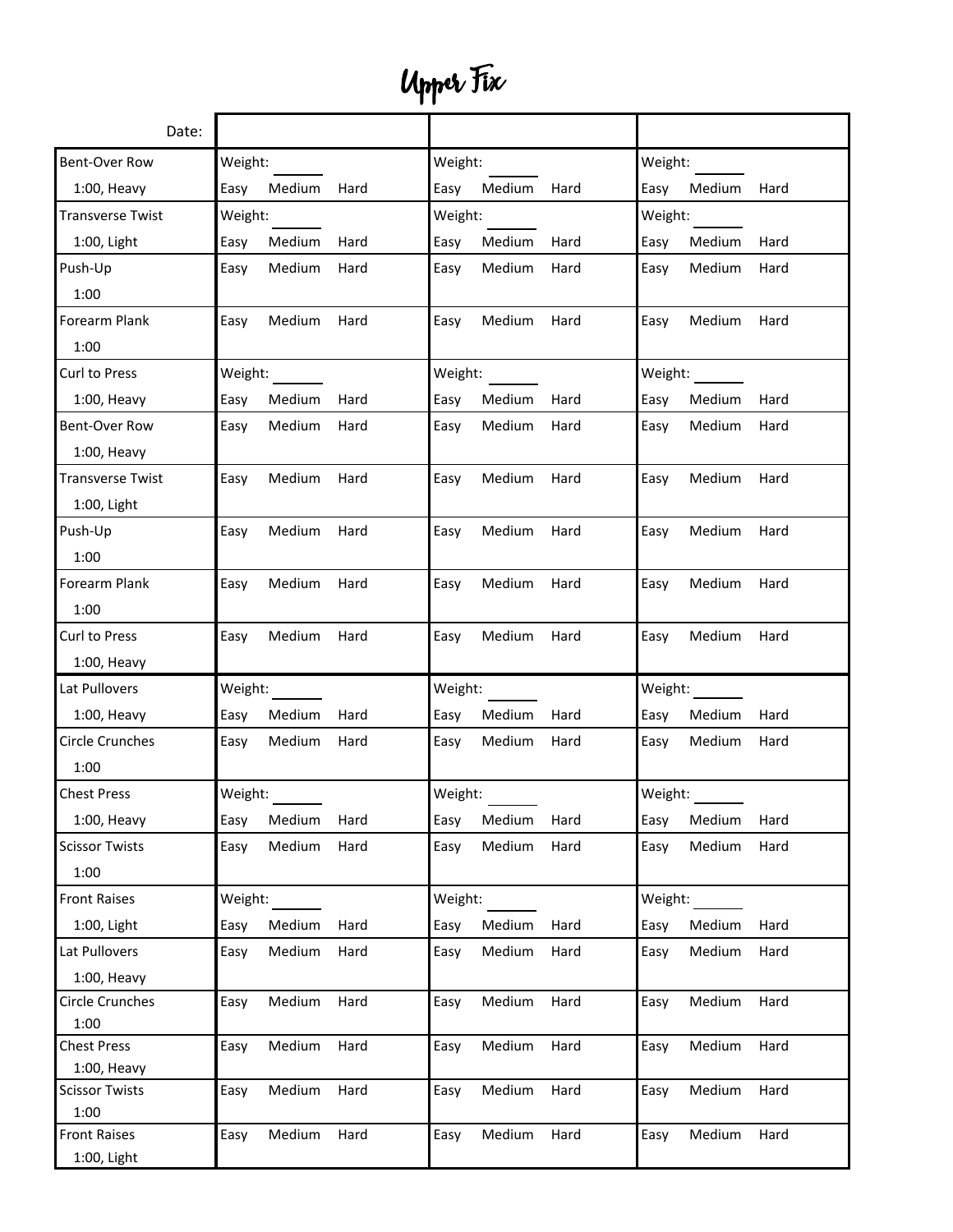## Lower Fix

| Date:                |                |         |         |        |         |         |             |      |
|----------------------|----------------|---------|---------|--------|---------|---------|-------------|------|
| Side-Back Lunge-R    | Weight:        | Weight: |         |        | Weight: |         |             |      |
| $1:00$ , Heavy       | Medium<br>Easy | Hard    | Easy    | Medium | Hard    | Easy    | Medium      | Hard |
| Squat-Knee Raise     | Weight:        |         | Weight: |        |         | Weight: |             |      |
| $1:00$ , Heavy       | Easy<br>Medium | Hard    | Easy    | Medium | Hard    | Easy    | Medium      | Hard |
| Side-Back Lunge-L    | Medium<br>Easy | Hard    | Easy    | Medium | Hard    | Easy    | Medium      | Hard |
| $1:00$ , Heavy       |                |         |         |        |         |         |             |      |
| Squat-Knee Raise     | Medium<br>Easy | Hard    | Easy    | Medium | Hard    | Easy    | Medium      | Hard |
| $1:00$ , Heavy       |                |         |         |        |         |         |             |      |
| <b>Curtsey Lunge</b> | Weight:        |         | Weight: |        |         | Weight: |             |      |
| $1:00$ , Heavy       | Easy<br>Medium | Hard    | Easy    | Medium | Hard    | Easy    | Medium      | Hard |
| <b>Calf Raises</b>   | Weight:        |         | Weight: |        |         | Weight: |             |      |
| $1:00$ , Heavy       | Medium<br>Easy | Hard    | Easy    | Medium | Hard    | Easy    | Medium      | Hard |
| <b>Curtsey Lunge</b> | Medium<br>Easy | Hard    | Easy    | Medium | Hard    | Easy    | Medium      | Hard |
| $1:00$ , Heavy       |                |         |         |        |         |         |             |      |
| <b>Calf Raises</b>   | Medium<br>Easy | Hard    | Easy    | Medium | Hard    | Easy    | Medium      | Hard |
| $1:00$ , Heavy       |                |         |         |        |         |         |             |      |
| Split Squat-R        | Weight:        |         | Weight: |        |         | Weight: |             |      |
| $1:00$ , Heavy       | Medium<br>Easy | Hard    | Easy    | Medium | Hard    | Easy    | Medium      | Hard |
| Sumo Squat           | Weight:        |         | Weight: |        |         | Weight: |             |      |
| $1:00$ , Heavy       | Medium<br>Easy | Hard    | Easy    | Medium | Hard    | Easy    | Medium      | Hard |
| Split Squat-L        | Medium<br>Easy | Hard    | Easy    | Medium | Hard    | Easy    | Medium      | Hard |
| $1:00$ , Heavy       |                |         |         |        |         |         |             |      |
| Sumo Squat           | Medium<br>Easy | Hard    | Easy    | Medium | Hard    | Easy    | Medium      | Hard |
| $1:00$ , Heavy       |                |         |         |        |         |         |             |      |
| Thigh Leg Lift       | Easy<br>Medium | Hard    | Easy    | Medium | Hard    | Easy    | Medium Hard |      |
| 0:30/side            |                |         |         |        |         |         |             |      |
| Quad Raise           | Medium<br>Easy | Hard    | Easy    | Medium | Hard    | Easy    | Medium      | Hard |
| 0:30/side            |                |         |         |        |         |         |             |      |
| Thigh Leg Lift       | Medium<br>Easy | Hard    | Easy    | Medium | Hard    | Easy    | Medium      | Hard |
| 0:30/side            |                |         |         |        |         |         |             |      |
| <b>Quad Raise</b>    | Medium<br>Easy | Hard    | Easy    | Medium | Hard    | Easy    | Medium      | Hard |
| 0:30/side            |                |         |         |        |         |         |             |      |
| Fire Hydrant-R       | Medium<br>Easy | Hard    | Easy    | Medium | Hard    | Easy    | Medium      | Hard |
| 1:00                 |                |         |         |        |         |         |             |      |
| Fire Hydrant-L       | Medium<br>Easy | Hard    | Easy    | Medium | Hard    | Easy    | Medium      | Hard |
| 1:00                 |                |         |         |        |         |         |             |      |